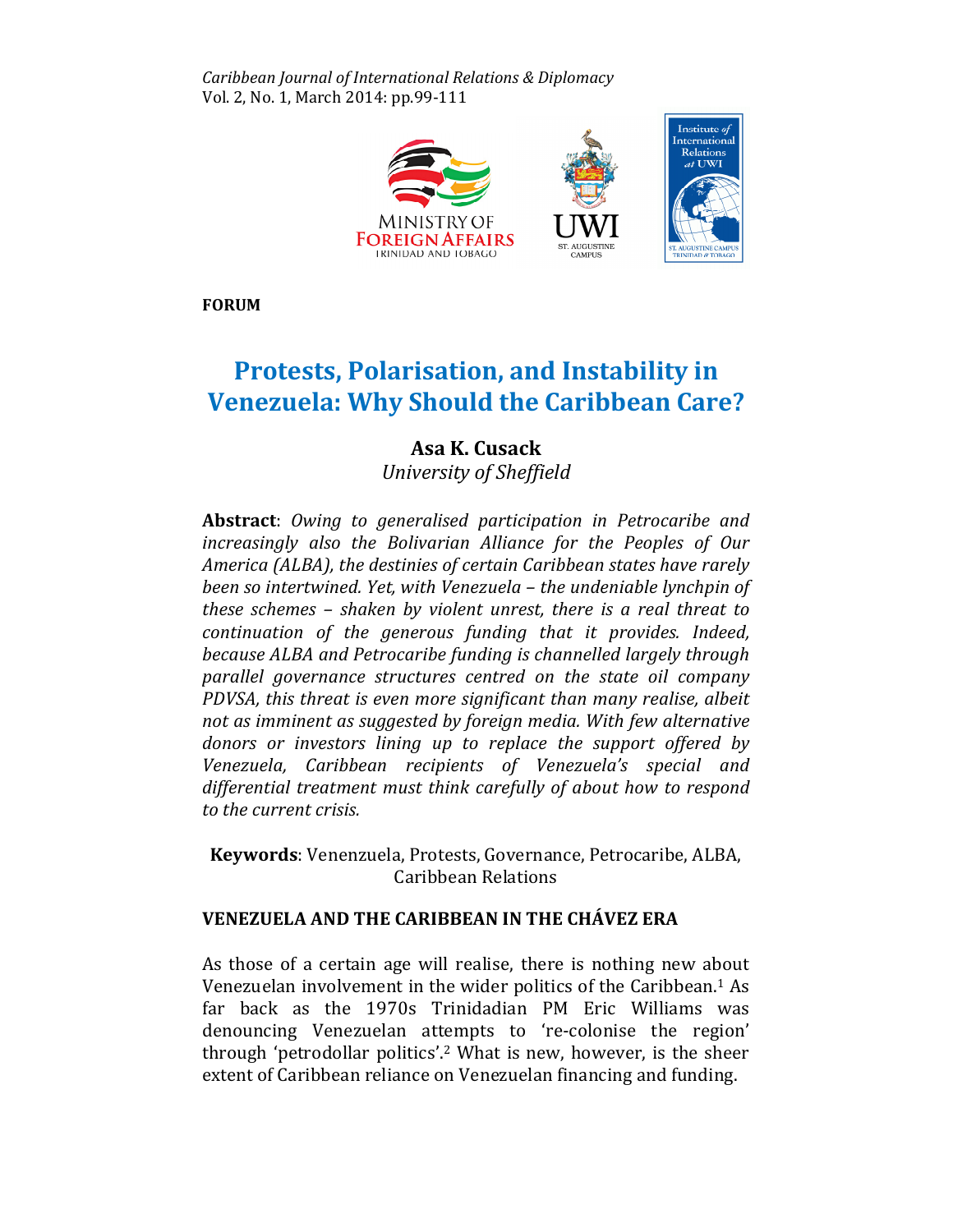#### Petrocaribe

The huge importance of Petrocaribe's core oil-financing function is clear if we consider two crucial points. First, even after Petrocaribe's introduction virtually all of its signatories have been spending far more foreign exchange on imports than they have received for exports, with the cumulative value of current-account deficits over the last decade running into the tens of billions. Second, in the absence of Petrocaribe, this situation would have been immeasurably worse. Oil prices doubled in the two years prior to Petrocaribe then skyrocketed to \$140 (six times their 2003 low) over the following three years. As Figure 1 (below) shows, Petrocaribe's establishment in June 2005 arrested this upward trend, with the soft-loan portion absorbing 40 per cent of this sudden pressure on the public finances. When oil prices peaked in 2008, Petrocaribe's conditions were relaxed again (with up to 70 per cent financing), providing an even softer cushion for this oilprice shock. With oil prices stabilising around the \$100 mark, Petrocaribe has continued to modulate volatility, with the upfront portion hovering at \$40. In fact, over the lifetime of Petrocaribe the average upfront price has been \$42, with \$39 offered as a soft loan (of an average total price of \$81). Excepting momentary dips in 2005 and 2008, the normal price has not plumbed such depths since 2004.



#### Figure 1 - Petrocaribe

Figure 1: Estimated impact of Petrocaribe on effective price (USD) of oil imports for signatories, 2003-2012 (source: author's elaboration based on data from OPEC.org).3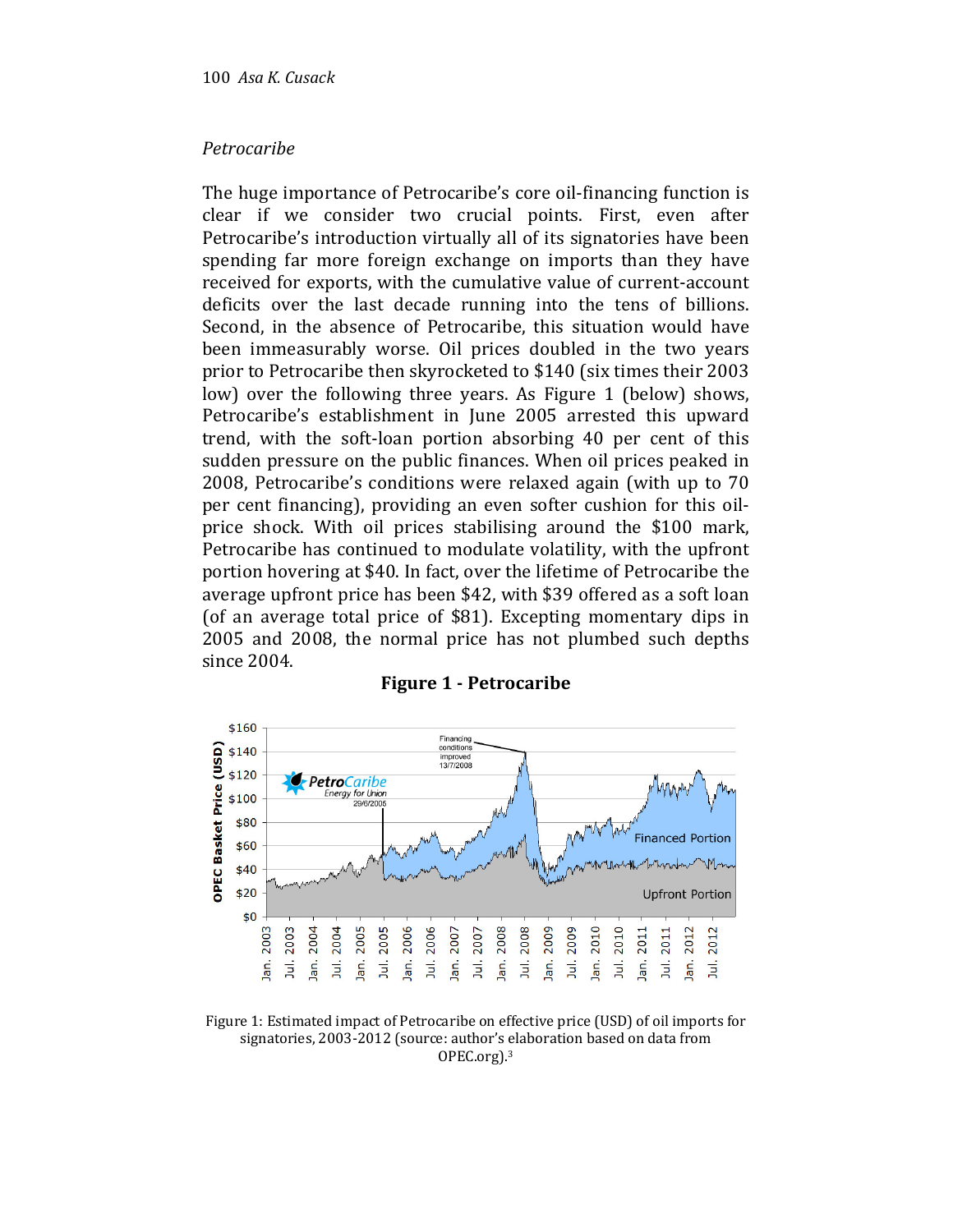But per-barrel figures only hint at Petrocaribe's real significance for Caribbean economies. In the absence of clear data on Petrocaribe-related debt levels – a point to which I will return – research has tended to overstate Caribbean indebtedness and its effects on PDVSA's finances because they have wrongly assumed that signatories receive the permitted maximum. But by crossreferencing our calculations of effective prices with data on real levels of supply, we can produce credible estimates of Petrocaribe's impact in individual states.<sup>4</sup>

|                                               | Dominica    | <b>St Vincent &amp;</b><br><b>Grenadines</b> | Antigua-<br><b>Barbuda</b> |
|-----------------------------------------------|-------------|----------------------------------------------|----------------------------|
| Quota (kbd) <sup>a</sup>                      | 1           | 1                                            | 4.4                        |
| Supply (kbd)                                  | 0.36        | 0.3                                          | 0.8                        |
| <b>Annual Value of</b><br><b>PC Financing</b> | \$6,073,074 | \$5,470,398                                  | \$14,076,416               |
| PC Financing/<br>GDP                          | 1.3%        | 0.8%                                         | 1.2%                       |
| PC Financing /<br><b>Total Revenue</b>        | 3.9%        | 2.9%                                         | 5.8%                       |
| PC Financing /<br>Per Capita                  | \$86        | \$50                                         | \$160                      |

#### Table 1: Estimated mean annual value (USD) of Petrocaribe financing relative to macroeconomic indicators, 2008-12

Source: Quota and supply data from PDVSA Informes Financieros (pdvsa.com); GDP, revenue, and population data from IMF (imf.org).

a thousands of barrels per day.

As Table 1 reveals, the difference between quotas and real supply is massive, yet Petrocaribe's impact remains hugely significant. Over the period 2008-2012, the average annual value of the financed portion ranged from \$5.5 million to \$14.1 million. This translates into 6 per cent of government revenue in Antigua, 4 per cent in Dominica, and 3 per cent in St Vincent. In the most extreme individual country year within this sample, Antigua and Barbuda's 2012 soft loan was worth nearly \$31 million, approaching 13 per cent of revenue, \$350 per inhabitant, or 2.6 per cent of GDP. The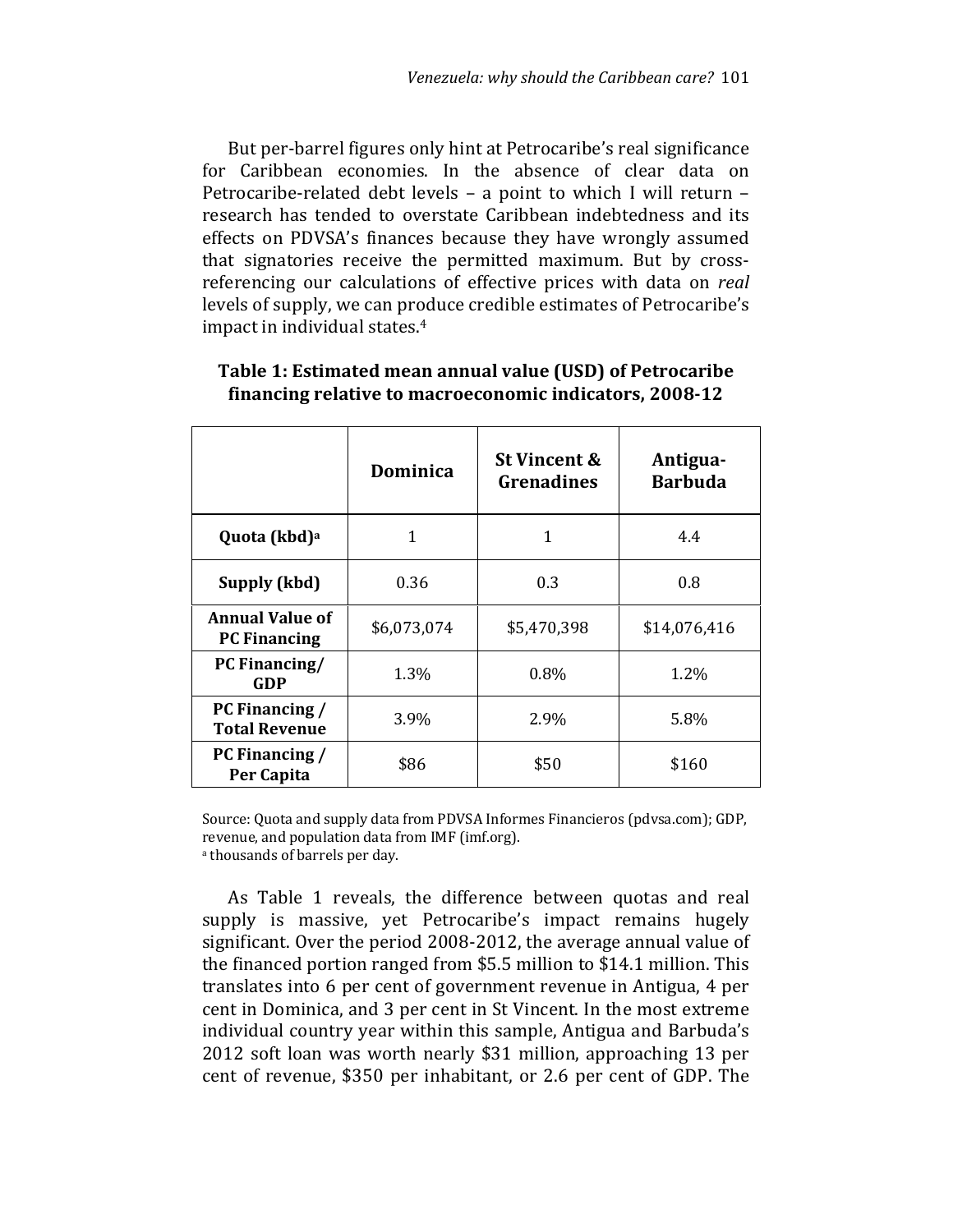most striking comparison, however, is with fiscal deficits. In 2011 the net deficit for Dominica was \$21.1 million, whereas for Antigua it was \$32.6 million;5 even excluding Petrocaribe's other benefits, it goes a long way towards keeping Caribbean economies on an even keel.

Of course, soft loans are still loans, and they do need to be paid back, but Petrocaribe at least allows participating states to catch their breath, gather their thoughts, and attempt to come up with viable development strategies without the bank manager hammering on the door. And in reality Petrocaribe debt provides various side benefits to those contracting it. The conditions are so generous that debts actually lose as much as a quarter of their real value to inflation (assuming dollar inflation of 3 per cent) over their lifetime; funds set aside for future repayments can be used for social-development projects in the meantime; and there is a suggestion that Venezuela may have simply written off some longterm Petrocaribe debts.<sup>6</sup> Furthermore, the misleadingly named ALBA Caribe fund – actually a part of Petrocaribe – provides millions in grant funding, and via Petrocaribe Venezuela has also footed the bill for various oil-infrastructure upgrades that have provided investment and employment. Though only relevant in a disappointingly small number of cases (Guyana, Dominican Republic, and especially Nicaragua), Venezuela has also accepted repayment in kind, with debtor countries' offering their surplus production at fair-trade prices. Overall, it is hard to disagree with David Jessop of the Caribbean Council, who noted in 2011 that:

No one should be in any doubt about the critical importance of Venezuela's PetroCaribe programme. If it were not for the energy lifeline that it has provided to every Caribbean nation other than Trinidad and Barbados, much of the region would by now be in economic freefall.<sup>7</sup>

#### The Bolivarian Alliance for the Peoples of Our America (ALBA)

The impact of ALBA is narrower but often deeper. Clearly, Venezuela's deepest involvement has been with co-founder Cuba, but this cooperation actually predates ALBA and is so wide-ranging as to be incomparable to the experience of other Caribbean ALBA members. Given the trend towards increased involvement of Caribbean Community (CARICOM) countries (most recently St Lucia and Suriname), ALBA's role in the Anglophone Caribbean is more relevant here.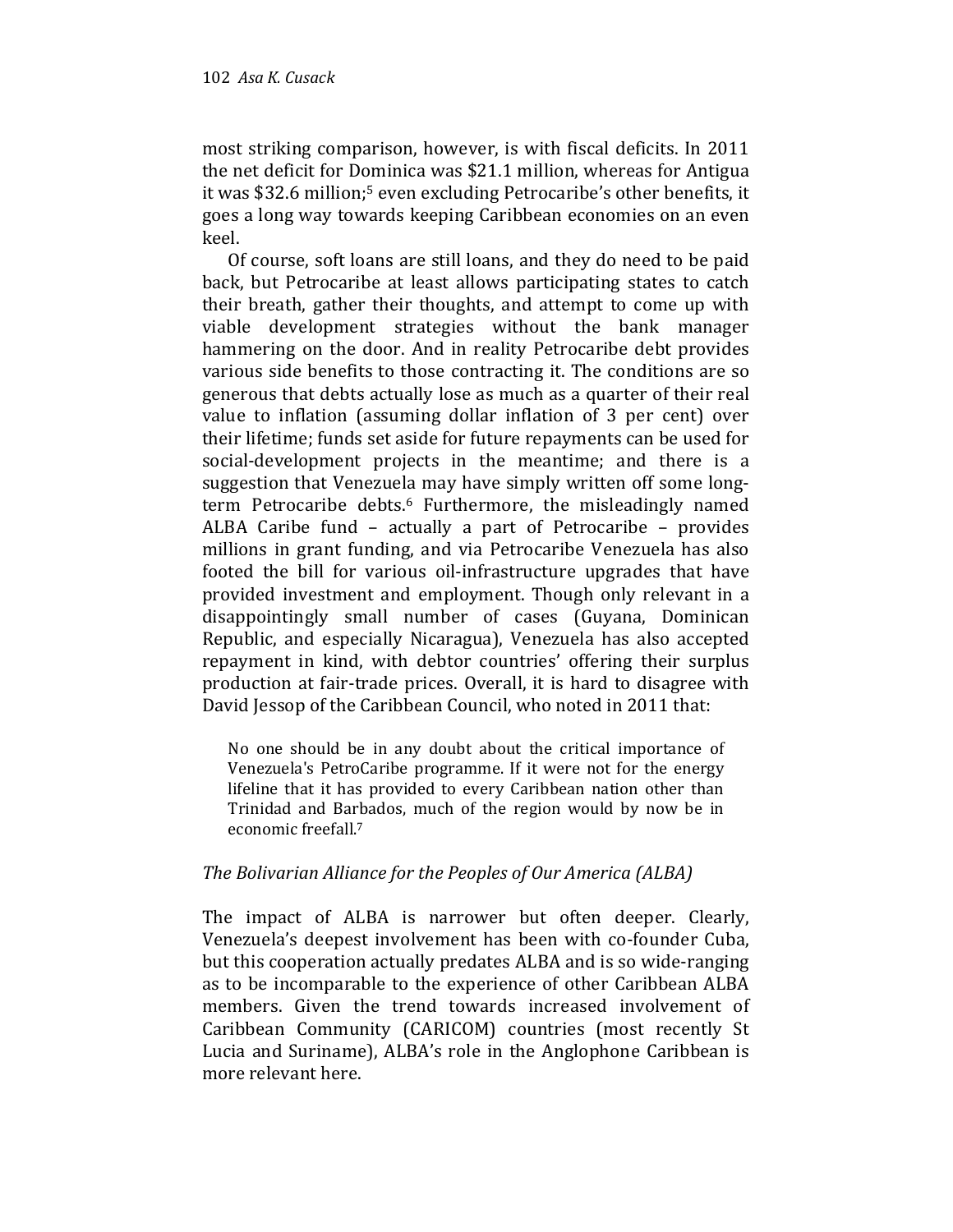On the whole, academic interest in this subject has been infrequent and superficial, yet Norman Girvan's heroic solo efforts have provided enough clear evidence for us to reach certain conclusions.8 Based on official data, Girvan estimated in 2011 that development funding (including ALBA Caribe grant funding) had reached \$44 million (USD) in Dominica, over \$50 million in St Vincent and the Grenadines, and more than \$65 million in Antigua and Barbuda.9 But having surveyed ALBA's involvement in all three countries myself, I can confidently say that this is an understatement, since there are many more ALBA programmes than those listed in Girvan's research.<sup>10</sup>

But the advantage of ALBA funding is not purely financial. At points of acute crisis this support has come with a rapidity of approval and disbursement that only highlights the relative sloth and bureaucracy of traditional donor relationships. Not only that, ALBA funding has imposed only the lightest 'social purpose' conditionality, meaning that recipients have been able to direct it towards areas that they – rather than anonymous technocrats in Washington and Brussels – consider priorities.

#### The Political Impact of Venezuelan Generosity

Aside from the obvious boon to economic stability provided by Venezuelan support through ALBA and Petrocaribe, it has also had a political impact. In Anglophone ALBA countries there is little doubt that without Venezuelan support incumbent governments re-elected by slim margins (Antigua's Baldwin Spencer and St Vincent's Ralph Gonsalves) would have been defeated by now. The impact of Venezuela-led initiatives in these countries has even seen right-of-centre opposition parties reverse initial scepticism in the face of popular support (with the exception of Arnhim Eustace's New Democrats in St Vincent). And right-of-centre governments elsewhere have been obliged at least to give the impression of using Petrocaribe funds to social expenditure; contravention of the vague 'social purpose' rule could jeopardise the huge financial benefits of annually renewed Petrocaribe deals.

#### Bilateral and Regional Issues

Beyond ALBA and Petrocaribe, there are many bilateral and regional issues in which Venezuela's role is key. Despite much brouhaha, Venezuela's Chávez-era stance on territorial disputes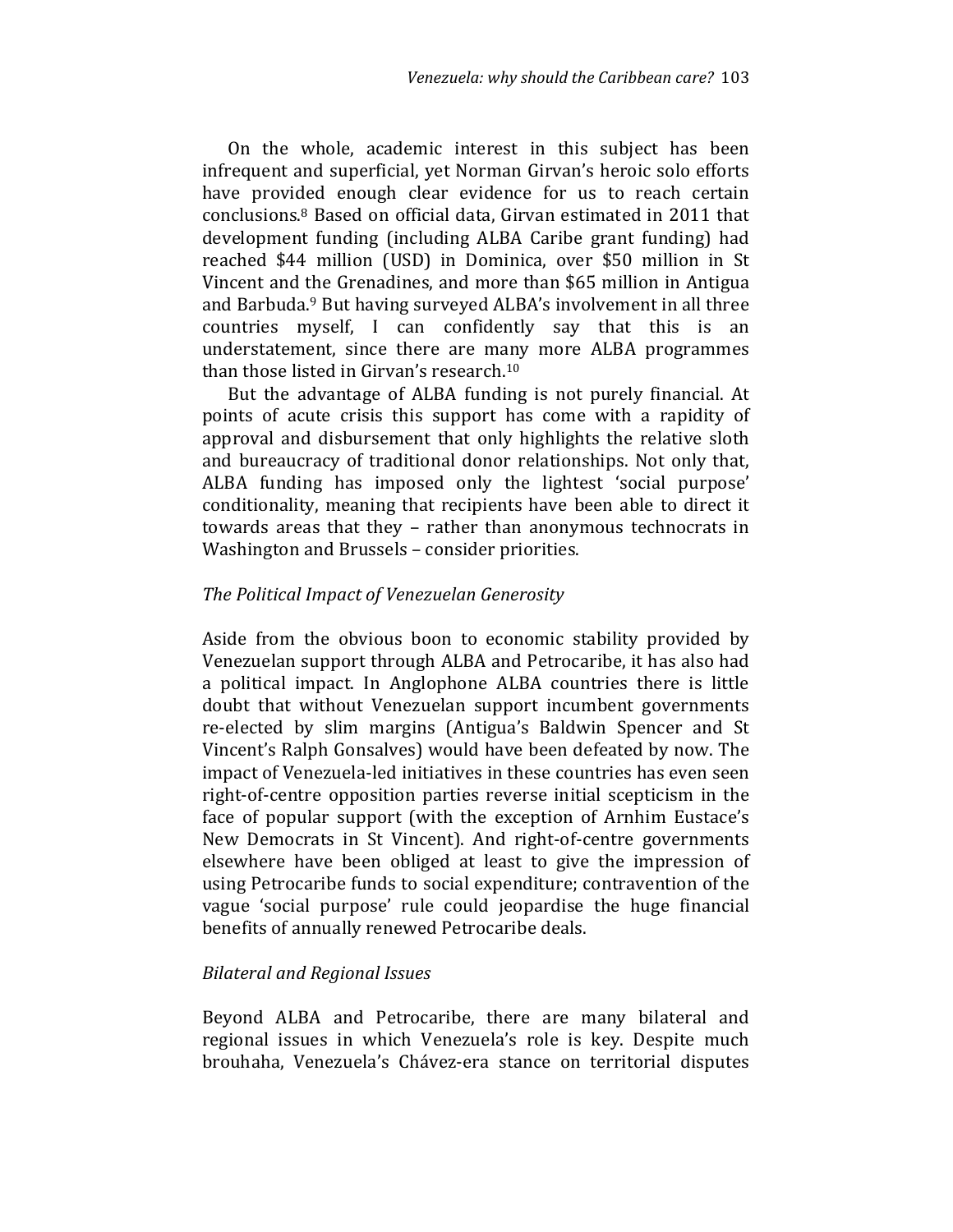with both Dominica (Bird Island) and Guyana (Essequibo) has been conciliatory. And though Petrocaribe may have ruffled feathers in oil-producing Trinidad and Tobago, the two governments have since settled their differences and reached agreement on an extremely rare joint-exploitation contract for the huge Loran-Manatee gas field that traverses their maritime border. At a time when traditional partners like the US and the EU have lost interest in the Caribbean, Venezuela has also been more forceful than any other Latin American neighbour in underlining the region's importance to new supranational institutions like the Community of Latin American and Caribbean States. If the Anglophone Caribbean is to make good on its commitment to strengthening relations with Latin America, the continued presence of a powerful and enthusiastic cheerleader with a foot in both camps is certainly desirable.

## THE DANGERS OF RECENT VENEZUELAN INSTABILITY FOR THE CARIBBEAN

Given what we know about the impact on the Caribbean of Venezuela-led regional initiatives, the basic threat of instability is obvious. As Sir Ronald Sanders' pointed out in a recent Jamaica Observer column, this threat is both economic and political.11 But while this is true, the ways in which it is true relate to peculiarities of Venezuelan political economy.

## Opposition Anti-Constitutional Measures: At the Root of ALBA and Petrocaribe

Ironically, the current precariousness of Petrocaribe and ALBA stems back to early opposition attempts to destabilise the country and unseat Chávez by unconstitutional means, as it was the coup and PDVSA management strike in 2002-03 which led to the subsequent turn towards '21st Century Socialism'. Prior to these events, Chávez had only tinkered with the levers of the economy, favouring a 'Third Way' in the Tony Blair mould. But the intransigence of the opposition in refusing to accept his legitimacy despite various election victories convinced him that there could be no meaningful cooperation. Facing a recall referendum in 2004 he found he had to consolidate his core support far more quickly than inefficient, factionalised, traditional institutions would ever have allowed. His solution was to use PDVSA – flush with foreign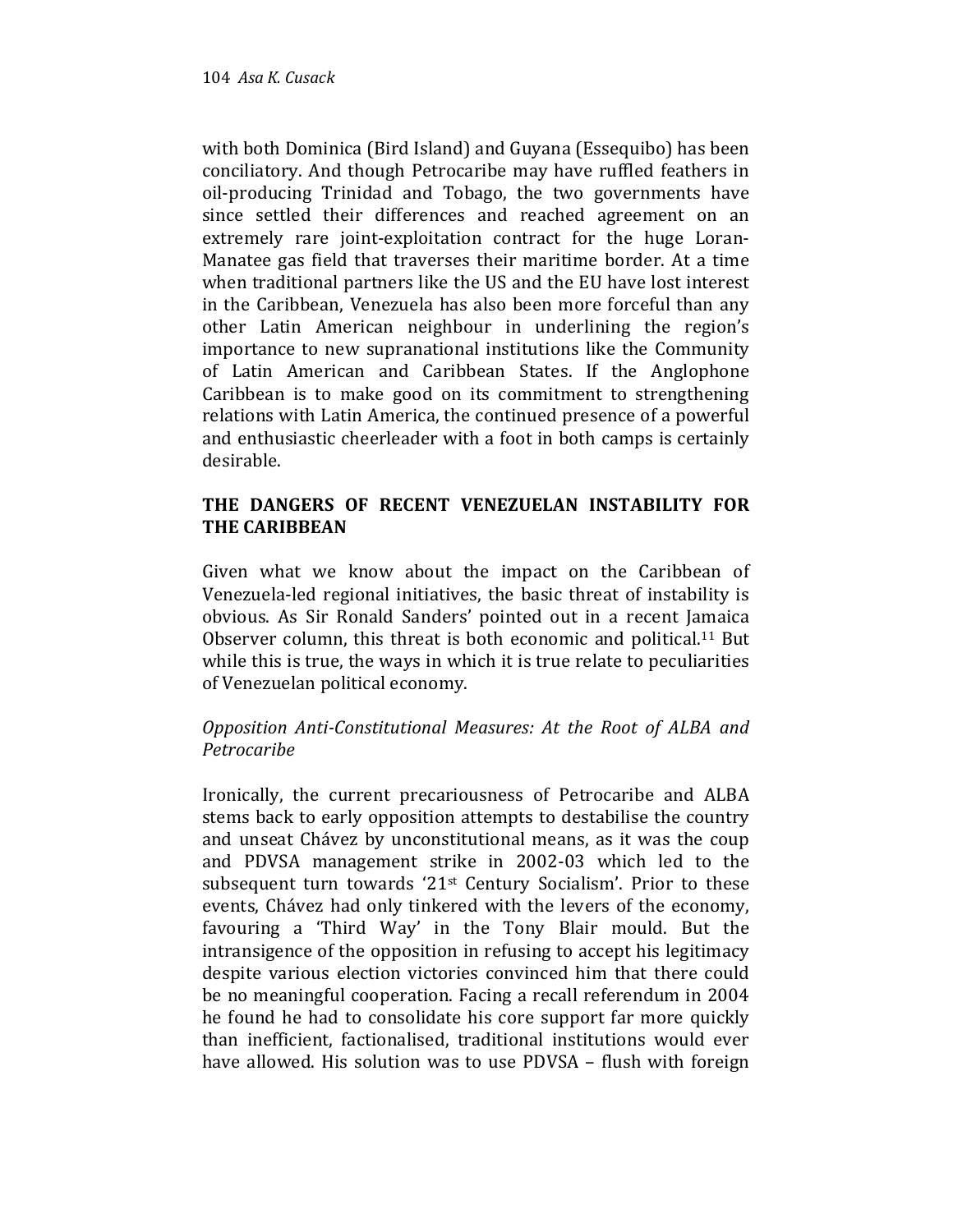exchange and free of obstructionist officials following the oil strike – to establish new parallel institutions that could deliver immediate benefits to his core constituency. The first were social programmes called 'misiones' (missions), the most famous of which brought Cuban doctors into poor areas of Venezuelan cities in exchange for subsidised oil. This exemplified the idea of complementarity which would become central to ALBA. Since the US had also backed opposition attempts to unseat him, Chávez also looked to reduce its leverage on Venezuela by diversifying exports away from the US market, which is the one element of self-interest within Petrocaribe's dominant solidarity logic.

#### The Precariousness of Parallel Governance

From Chávez's perspective another advantage of these new parallel institutions built around PDVSA was that they were under his quasi-direct control, with the unassuming energy minister Rafael Ramírez playing Robin to his Batman. The initial results achieved through these parallel structures were impressive in terms both political and social, with continued electoral success driven by marked improvements in health, literacy, and poverty indicators. This only encouraged Chávez to expand their functions and financing, with special funds being established to invest portions of PDVSA foreign-exchange at home and abroad according to presidential discretion (most notably, BANDES and FONDEN). This matters to the Caribbean because Petrocaribe is governed and funded through PDVSA, and its ALBA Caribe grants often come from these latter discretionary funds. Regionalised ALBA social 'missions' are likewise executed and paid for by PDVSA, whereas large loans and grants associated with ALBA – as in the case of the ALBA Bank – tend in reality to come from funds at presidential discretion.

The problem is that over time these parallel structures have succumbed to the same vices that undermine the effectiveness of the traditional state in Venezuela: corruption, waste, inefficiency, improvisation, and short-termism, to name but a few. Worse, because of their youth and dubious legitimacy, they have been very sloppy in terms of transparency and accountability. Planning and execution have often been deficient, and because of centralisation in the executive, logjams frequently occur when the president's attention is diverted elsewhere. Greater transparency might help as a form of self-regulation, but the uncertain status of these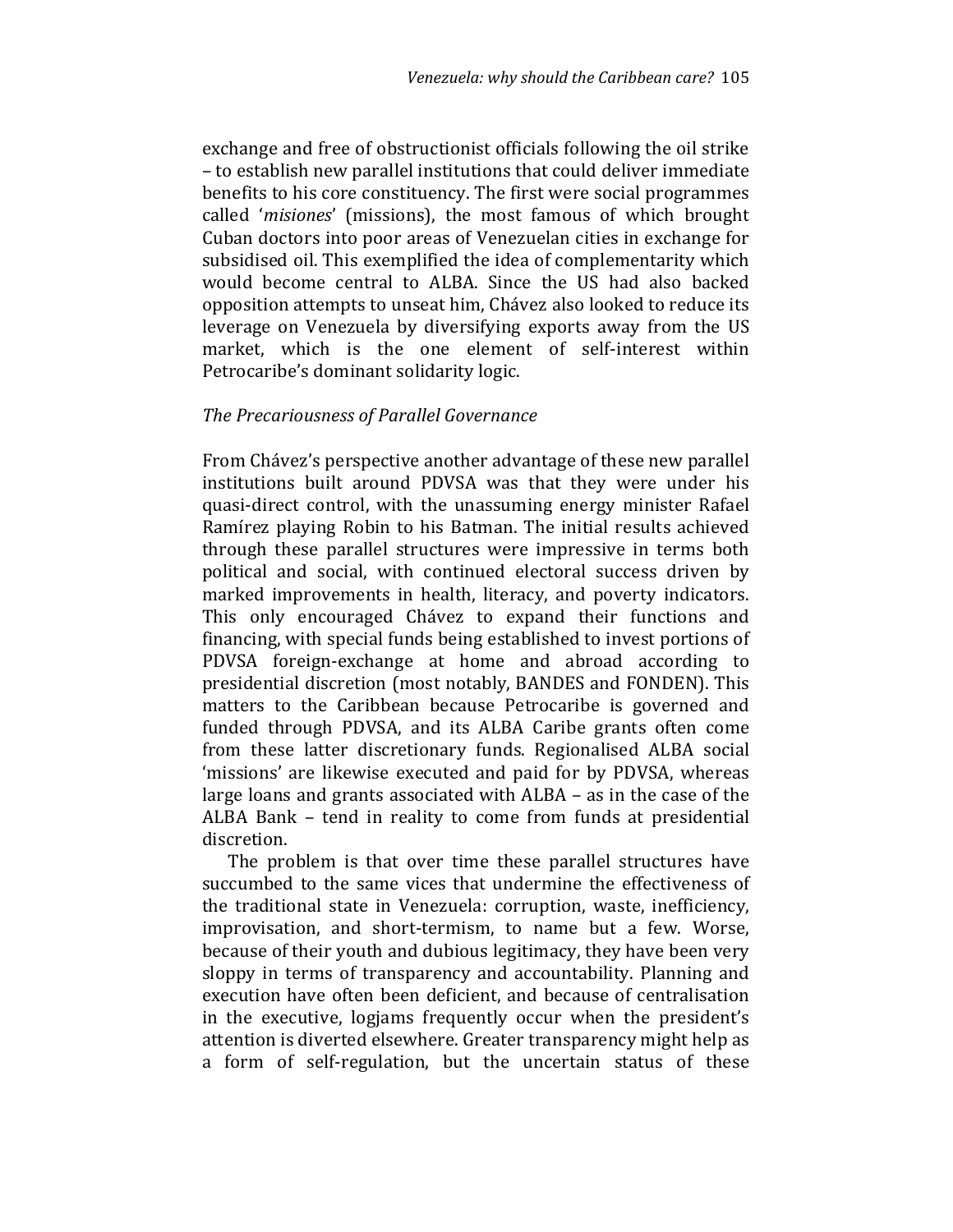institutions means that the government is reluctant to facilitate public scrutiny.

## The Compounding Effect of an Uncompromising Opposition

This government cautiousness, bordering on paranoia, is exacerbated by the knowledge that any slip will be pounced upon by an opposition that seeks Chávez's removal with an intensity bordering on the manic. By relentlessly fashioning weapons out of whatever symbolic or informational debris it finds lying around, this seething opposition renders the government even less likely to expose any weak points to potential attack. And so, even during the calms between the storms, governance problems simply persist.

During the storms, such as recent protests, these problems are aggravated, which is politically beneficial to the opposition. Because so many of the state's normal functions are run and funded via improvised parallel institutions, they are more susceptible to failure if human and financial resources are diverted elsewhere, as occurs when the state becomes absorbed in fighting the literal and metaphorical fires set by the opposition. Since the availability and efficacy of public services is a serious issue for all Venezuelans, this indirect effect of opposition-led instability has the potential to reduce support for the government for reasons quite distinct from those foregrounded by protesters. This is compounded by an inevitable 'politics fatigue' given the enduring ferocity of Venezuelan political contestation. Because the state is seen as having ultimate control over society, it is the most obvious target for those simply wanting any kind of change in order to escape the unrelenting tension of recent years.

## Why Might the Caribbean Worry?

The problem for the Caribbean is that the Venezuelan opposition shares none of the current government's concern for the past, present, or future of the region. One of the refrains of opposition rhetoric throughout the Chávez/Maduro era has been that the government is 'giving away the oil' abroad rather than providing for its own impoverished citizens, and this is an argument that achieves some traction. Both ALBA and Petrocaribe are officially classed by the opposition coalition as 'gifts' that need to be reined in.12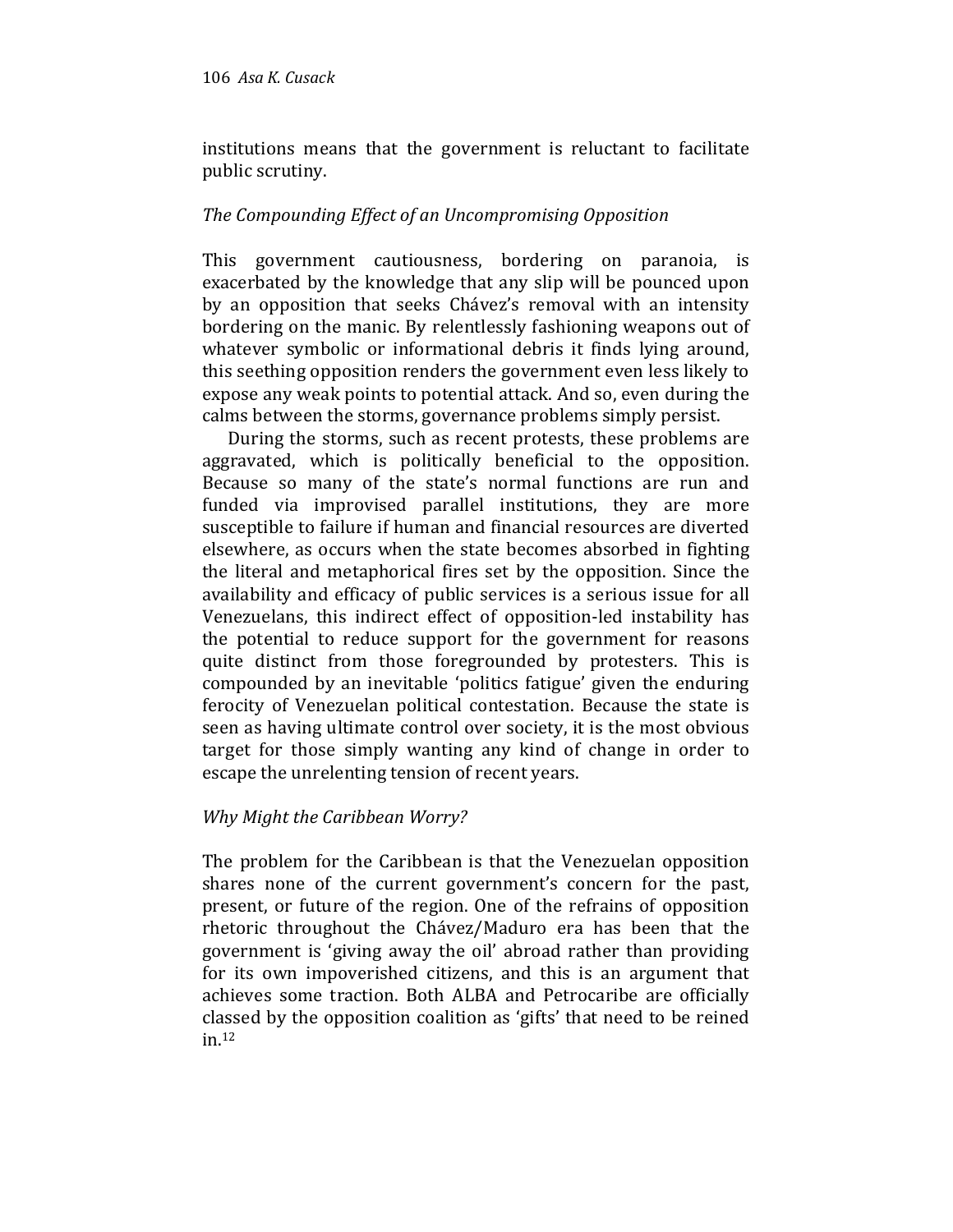Economically speaking, meanwhile, the many serious drains on Venezuelan state resources have provoked serious cash-flow problems, an issue that can be deliberately exacerbated by supporters of the opposition in particular. The most obvious problem is currency arbitrage, whereby dollars bought cheaply from the government for fake import transactions are recycled at great profit via the currency black market. Since the value extracted by this practice is proportional to the capital invested in it, those with the requisite money and wherewithal can and do gain the most. While Petrocaribe and ALBA did not create this problem, they could be affected by it, because one way of plugging any gaps would be to reduce expenditure and non-receipt of foreign exchange via these mechanisms.

If these initiatives were more fully institutionalised, then this might not be such an immediate threat, as any disengagement would have to be gradual, as when one particular party opts to withdraw from a binding trade agreement. But because they are ad-hoc and couched in the parallel institutions built around PDVSA, whose governance centres on the presidency, any change in government could see these schemes quickly dismantled. Bilateral Petrocaribe supply contracts, which are renewable annually, could only ever have a maximum of one year remaining before expiry. Most ALBA initiatives are even less binding than that.

#### Why Needn't the Caribbean Worry?

If there are indeed serious threats to the continuation of Venezuela-led schemes upon which the rest of the Caribbean relies, and if destabilising opposition protests only reinforce these threats, shouldn't Caribbean states be quaking in their boots? The answer is mixed.

Although the underlying problems are serious and need to be addressed, the significance of the current cycle of protests can very easily be misjudged, particularly if one makes the mistake of believing the hype. The foreign media often seem determined to portray the opposition's claims as gospel and their protesters as representatives of a majoritarian nationwide movement, but their thinking is just as wishful today as it has been for more than a decade. Though hard to believe given what we see in our media, according to Venezuela's only balanced media outlet 'at their height the protests involved 18 of [the country's] 335 municipalities'.<sup>13</sup> While some are of course more populous than others, even in the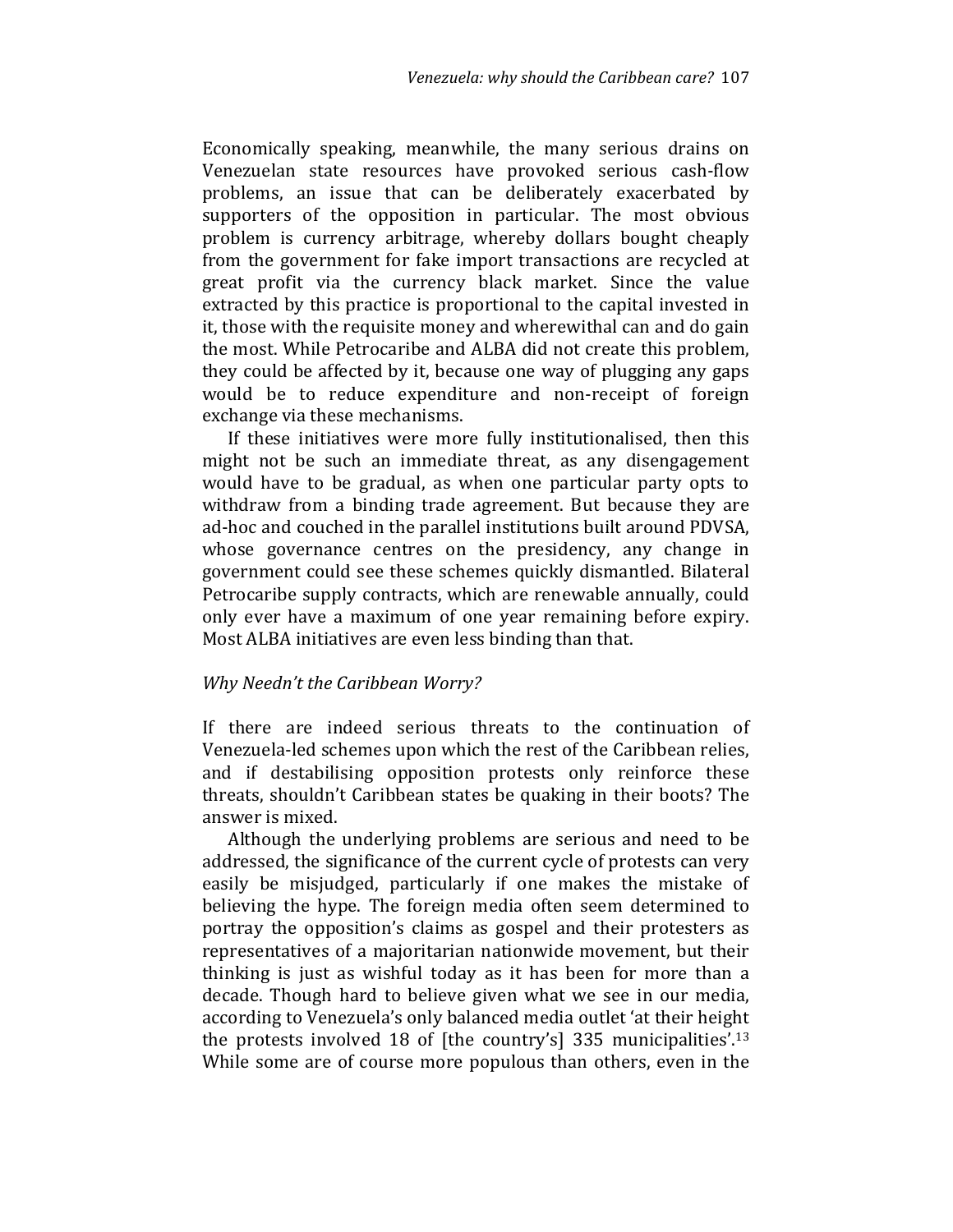municipalities affected participation is concentrated within the opposition's usual constituency at the higher end of the social scale. The most recent elections were in December and the margin of victory for Maduro's PSUV party grew rather than declining. Paradoxically, though violent protests give the impression of imminent collapse, they are in fact a symptom of the opposition's failure to understand or assimilate the new reality of a more inclusive Venezuela. This more than anything else has prevented it from mounting a successful electoral challenge to the PSUV's dominance. The only opposition figure to have come close (Henrique Capriles) did so by at least feigning centrism, but recent protests have seen him sidelined in favour of more radical leaders. Thus, though Venezuela's problems are real, the threat they represent for the Caribbean may not be as imminent as one might think. It will be another two years before the opposition has the right to launch a recall referendum, and there is little doubt that they will do so. This will bring a whole new round of breast-beating and head-scratching about Venezuela, but unless the opposition can get to grips with the post-Chávez political landscape, it's quite possible that the government's remarkable longevity will be extended once again.

## THE CARIBBEAN RESPONSE

So what can and should Caribbean policymakers do about it? CARICOM's response thus far has been to support the constitutional order, thereby rejecting a destabilisation strategy that ignores Maduro's twice-tested democratic legitimacy. Given the potential for long-term instability in Venezuela if respect for representative democracy were to break down entirely, this is surely the correct approach in the short term. Long-term, if Caribbean states genuinely want to bolster the sustainability of the Venezuela-led schemes from which they gain, it is Petrocaribe and ALBA's underlying deficiencies that must be tackled.

First, given the political sensitivity of 'giving away the oil' in Venezuela's domestic politics, Caribbean participants in ALBA and Petrocaribe should be doing their utmost to correct what Norman Girvan has called the 'asymmetrical solidarity' of these schemes, whereby Venezuela does the giving and everyone else the taking.<sup>14</sup> Special and differential treatment is one thing, but one-way traffic is another thing entirely. To the extent that Caribbean states' grants and soft-loans deprive Venezuela of much-needed foreign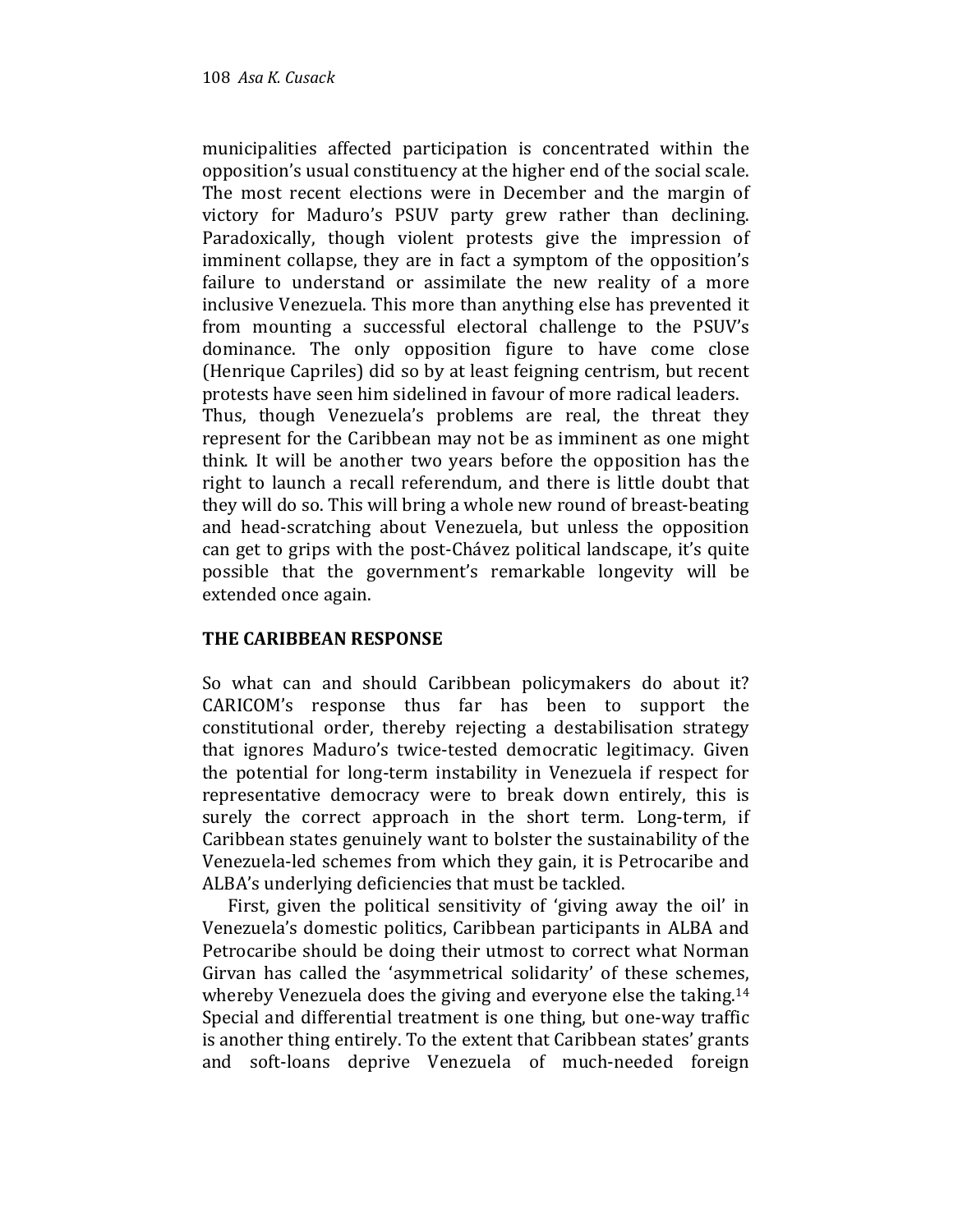exchange, these states are complicit in causing the political problems that may eventually see their benefactors ejected from office. This would be a myopic approach, and certainly far worse than the best possible outcome for the Caribbean states involved. Serious consideration must be given to how the Caribbean can help to replace complicity with complementarity.

Second, though it may again seem difficult in the short term, Caribbean states should reject the shadowy governance that has characterised Petrocaribe and ALBA to date. As noted above, a lack of formal constraints is warmly embraced in a region more accustomed to having to write reports about the reports about the reports wherever foreign aid is concerned, but this too is shortsighted. One major failing of Venezuela-led initiatives is their opacity. The absence of clear data on the extent and nature of overseas finance and funding creates an informational vacuum that can be filled with even the wildest accusations. Again, this promotes a vague but significant unease vis-à-vis the Venezuelan state both domestically and internationally. Small though many Caribbean states may be, they could push for greater transparency in their dealings with Venezuela, particularly if regional forums such as the Organisation of Eastern Caribbean States and CARICOM were to fix positions jointly.

Third, the Anglophone Caribbean in particular needs to promote closer, institutionalised relations with the non-Venezuelan Latin American states of Petrocaribe and ALBA if they wish to see these organisations outlast the PSUV government in Venezuela. Though Venezuela's dominance in ALBA is sometimes overplayed, it is nonetheless the undoubted lynchpin of both schemes. Were a hypothetical opposition government to remove this lynchpin, it is hard to see how they could remain standing. Caribbean states calling for clearer institutionalisation of ALBA, for example, would find support in Bolivia and Ecuador, both of which have long favoured this approach. In Petrocaribe's case, even the simple extension of renewal periods to three years would bring greater stability, whereas publication of bilateral deals could allay the fears of electorates whose media are quick to suggest that Caribbean leaders have somehow signed away their souls. Meanwhile, real efforts must be made to develop relations between Latin American and Anglophone participants – Ecuador and Dominica in ALBA, say, or Nicaragua and Guyana in Petrocaribe – the ultimate goal being to decentralise both schemes away from Venezuela. If barter trade can function for Venezuela when importing from Nicaragua,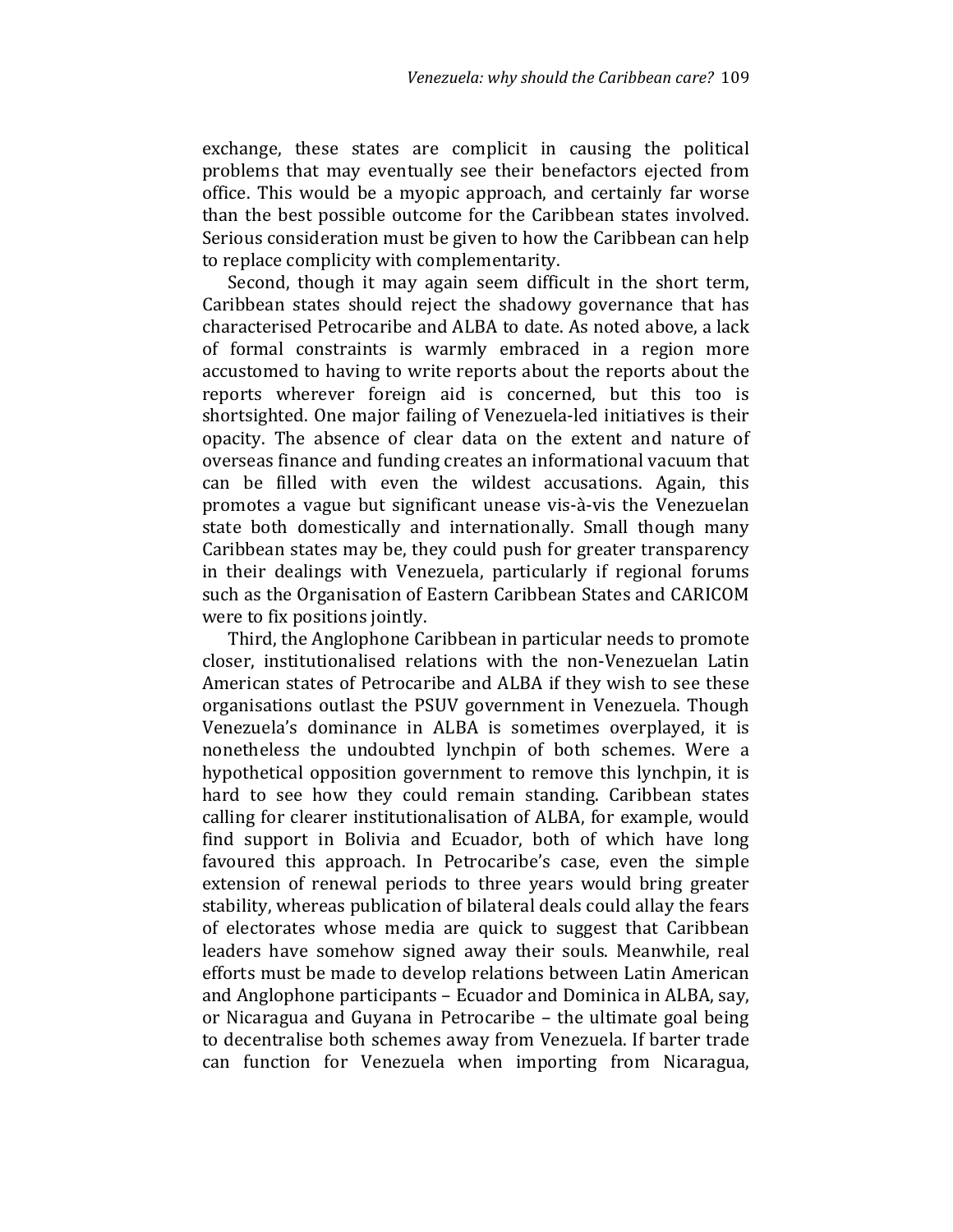Guyana, and the Dominican Republic, why not in other Petrocaribe trade relations where Venezuela is not involved? If Venezuelan military aircraft can carry Cuban doctors to perform free eye surgeries in the Eastern Caribbean, why could LIAT not do the same?

But the specifics matter less than the principle: if Caribbean economies depend heavily on ALBA and Petrocaribe, which are in turn over-dependent on politically vulnerable governance structures in Venezuela, then something must be done to mitigate dependence and vulnerability at all points in the chain. The threat to Caribbean political economy may not be as imminent as it would first appear, but difficult dilemmas should still be faced sooner rather than later.

#### NOTES ON CONTRIBUTOR

Dr Asa K. Cusack recently completed his PhD in the Department of Politics at the University of Sheffield. His thesis focused on the problematic implementation of the Bolivarian Alliance for the Peoples of Our America (ALBA) and involved extensive fieldwork in Venezuela, Ecuador, St Vincent and the Grenadines, Dominica, and Antigua and Barbuda. He has received awards from the Commonwealth and the Economic and Social Research Council, the latter having enabled fieldwork relevant to this article. Email: a.k.cusack@sheffield.ac.uk, Twitter: twitter.com/AsaKCusack

## **NOTES**

- <sup>1</sup> For a good recap, see 'Caricom and Latin America after Chávez', Stabroek News (Editorial), 13 March 2013, http://www.stabroeknews.com/2013/opinion/editorial/03/13/caricom-andlatin-america-after-chavez/.
- <sup>2</sup> Quoted in Anthony T Bryan, Trinidad and Tobago's Strategic Culture, FIU-USSOUTHCOM Academic Partnership Strategic Cultures Assessments (Florida International University Applied Research Center, September 2011), 25, http://strategicculture.fiu.edu/LinkClick.aspx?fileticket=FRm-Utx1dqg%3D&tabid=112.
- <sup>3</sup> Arrangements predating Petrocaribe (e.g. San Jose or Caracas agreements) are not represented here. Venezuelan crude prices are marginally lower than the OPEC basket price, but the latter was used for reasons of data availability. Individual bilateral Petrocaribe agreements are not public, making it impossible to know precisely when countries moved to new conditions. As such, this calculation assumes new conditions take effect the day after overarching agreements were signed.
- <sup>4</sup> PDVSA supply figures are given only to one decimal point, which can equate to a large difference in small economies; 0.1 thousand barrels per day (kbd) amounts to a quarter, a third, or even half of supply in some years in some states. That said, this comparison to supply rather than quotas is still a massive improvement